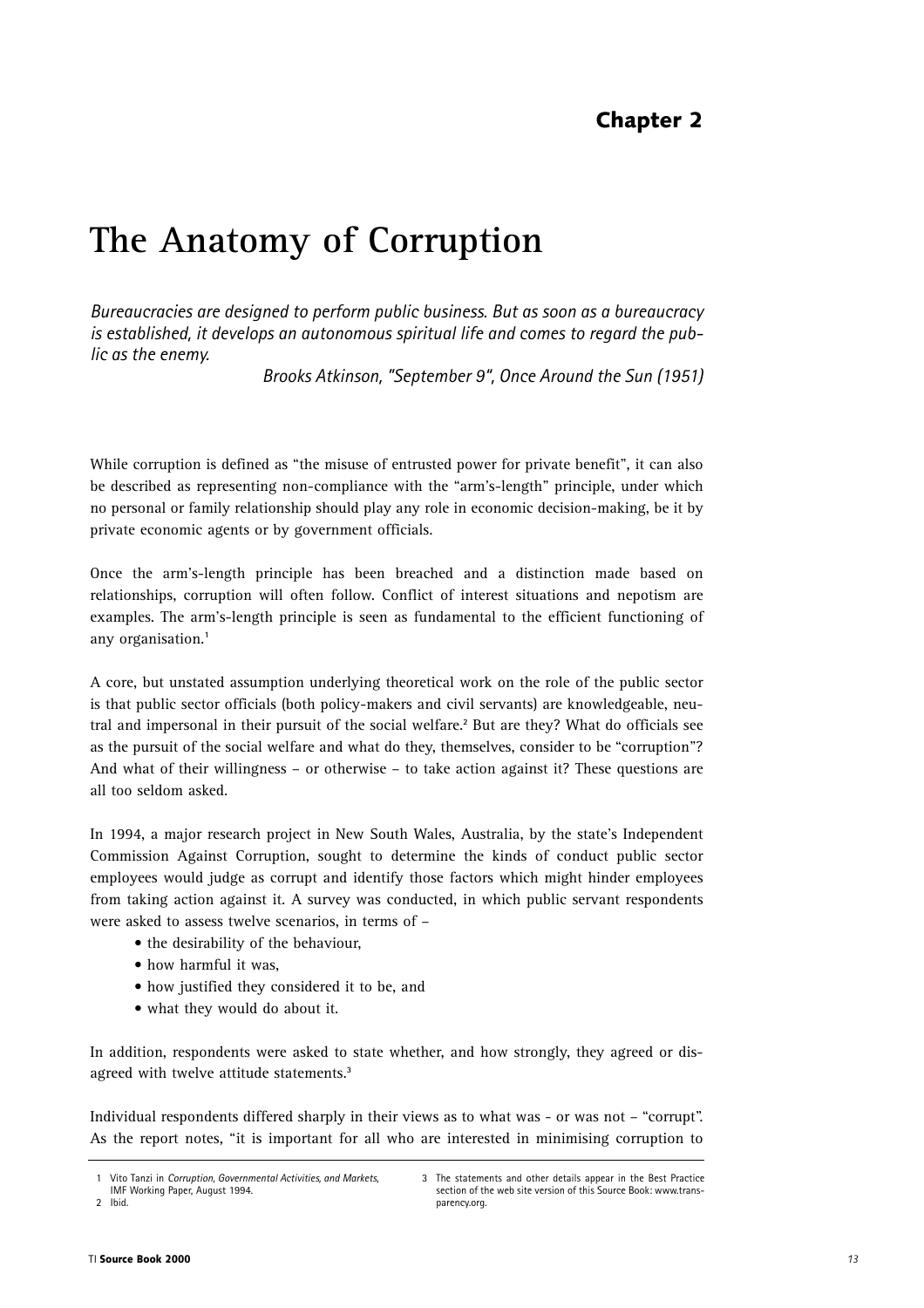realise that what any one public sector employee understands as "corrupt" may not be shared by his or her colleagues". This lack of commonality of understanding adds to the difficulty of combating corruption.

The survey showed that a willingness to take action would depend on a number of factors, including the relationship between taking action and how harmful, undesirable or unjustified each scenario was considered to be. Factors which reduced the willingness to take action included -

- the belief that the behaviour was justified in the circumstances;
- the attitude that reporting corruption was futile, as nothing useful would be done about it;
- the belief that the behaviour was not corrupt;
- a fear of both personal and professional retaliation;
- the low relative position within the organisation;
- employees' perception of their relationships with the perpetrator and the supervisor; and
- concerns about insufficient evidence.**<sup>4</sup>**

Clearly, therefore, the starting point for any serious work on containing corruption has to be the personal perspectives of those in positions of trust or authority. As the Australian study demonstrated, this must begin by raising awareness of what constitutes the threshold of acceptable behaviour and the creation of a more informed understanding of the costs of corruption.

A very different survey of the experience of Transparency International chapters, in 1995, suggested that corruption in the public sector takes much the same form and affects the same areas whether one is dealing with a developed country or a developing one. The areas of government activity most vulnerable to corruption were -

- public procurement;
- rezoning of land;
- revenue collection;
- government appointments; and
- local government.

The methodologies, too, were remarkably similar, including -

- cronyism, connections, family members and relatives;
- political corruption through donations to political campaigns, etc.;
- kickbacks on government contracts (and subcontracting consultancies); and
- fraud of all kinds.

Within the public service (including politicians, as well as elected and appointed officials), the following kinds of activities often take place:

- Ministers "sell" their discretionary powers. For example, in New South Wales, Australia, the Minister for Corrective Services was convicted and jailed for selling early releases from prison to drug traffickers;
- officials take percentages on government contracts, which are often paid into foreign bank accounts;**<sup>5</sup>**
- officials receive excessive "hospitality" from government contractors and benefits in

tional lending institutions, are described in the *Grand Corruption: How Business Bribes Damage Developing Countries* by George Moody-Stuart (WorldView Publishing, Oxford; 1997). Mr. Moody-Stuart is Chair of the UK chapter of Transparency International. His original manuscript was circulated privately in 1993 and did much to break the taboo in business circles of discussing the problem.

<sup>4</sup> *Unravelling Corruption: A Public Sector Perspective: Survey of NSW Public Sector Employees' Understanding of Corruption and their Willingness to Take Action*, ICAC Research Report Number 1, Independent Commission Against Corruption (NSW), April 1994

<sup>5</sup> The various ways in which this may be done, including circumventing the public procurement rules laid down by interna-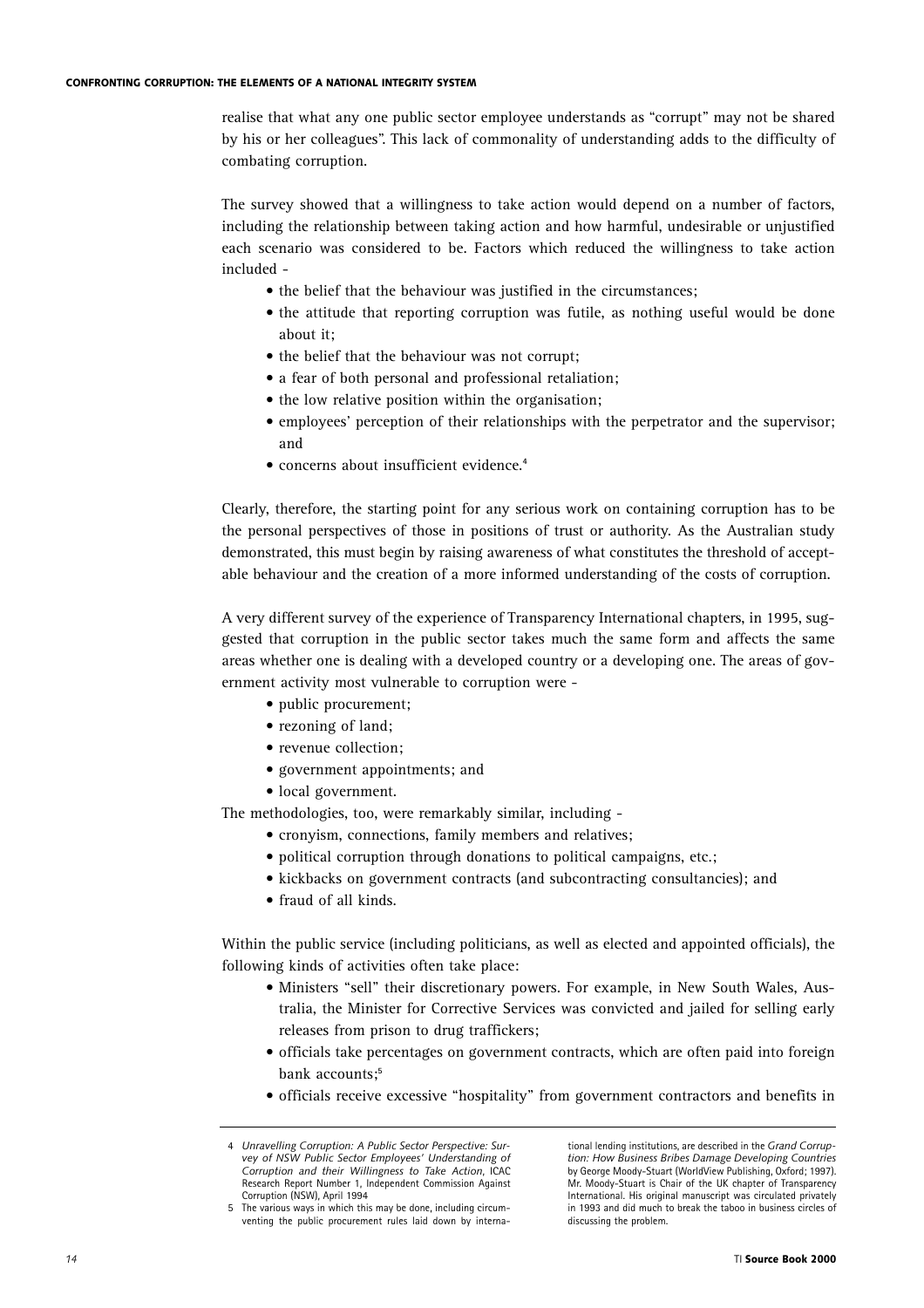kind, such as scholarships for the education of children at foreign universities;

- officials contract government business to themselves, either through front companies and "partners" or even openly to themselves as "consultants";
- officials deliberately travel abroad so that they can claim per diem allowances which they set themselves at extravagant levels;
- political parties use the prospect of power, or of its continuation, to levy large rents on international businesses in particular, in return for government contracts (which may be dressed up as a "donation" to a designated "charity" or a "hospital"). For example, in Kenya during the Kenyatta years, the vehicle was the Gatundu Armed Forces Hospital, which was the enforced "beneficiary" of "charitable donations" by all who wished to do business with the regime. Had this hospital really been the ultimate destination for the money, it could have been a major teaching hospital, instead of being a comparatively modest hospital in the former President's tribal area;**<sup>6</sup>**
- revenue officials practice extortion by threatening to surcharge tax payers or importers unless bribes are paid, in which case unjustifiably low assessments are made, or goods are passed for importation without payment of any duty at all. For example, revenue collection in Tanzania slumped dramatically in 1994-95. In Italy, where the practice is also said to be widespread, taxpayers, particularly large companies, accuse the 'financial police' of extorting money from them, although the degree of their unwillingness to pay for illicit reductions in their tax bills remains to be tested in criminal prosecutions;
- law enforcement officials extort money for their own benefit by threatening to impose traffic penalties unless bribes are paid (which are frequently somewhat less than the penalty the offence would attract if it went to court);
- providers of pubic services (e.g., drivers' licenses, market stall permits, passport control) insist on payments for the services in order to speed up the process or to prevent delays. In Latin America, this practice has become so institutionalised that a whole profession has grown up to "assist" those who wish to transact business with a government department **<sup>7</sup>** ;
- superiors in the public service charge "rents" from their subordinates, requiring them to raise set sums each week or month and to pass these on upwards. In Mexico City, a practice developed whereby a policeman on street duty would be charged rents on his patrol car, his gun and his job, with separate rents going to the different officers responsible for transport, firearms and supervision; and,
- "ghosts" are created to pad payrolls and lists of pensioners, or to create fictitious institutions which, if they existed, would be entitled to state funds. In Uganda complete "ghost schools" were identified in a surprise audit undertaken in the context of a public sector reform project. The Warioba Commission found many instances of this in neighbouring Tanzania. Even France has not been immune. An army paymaster was found to have created fictitious units within the French Army in order to generate private payments.

Corruption, in all its forms, is not unique to any one country. Corruption in China, where bureaucrats have "commercialised their administrative power",**<sup>8</sup>** is really no different from that

<sup>6</sup> Contemporary events in Europe have revealed how widespread this practice is in most Western European democracies (e.g. Italy, Austria, France, Spain, Belgium - see most issues of the TI Newsletter).

<sup>7</sup> These "professionals" have been so co-opted into the system that they can take papers to the head of a queue and either process them themselves or have them processed immediately. Some city halls even provide office space for these individuals. However, reforming politicians have had them thrown out (e.g. Ronald McLean Abaroa as the first elected mayor of La Paz,

Bolivia). It can be argued that the familiarity of these individuals with the bureaucratic system is a positive aid to public administration, and that they provide a genuine service. This argument might be tenable were it not for the fact that the systems themselves appear to depend on, and be sustained by, the revenue that these individuals extract from the public and pass on to the officials. Ref. conversations with Ronald McLean Abaroa and Valeria Merino Dirani.

<sup>8</sup> See Yufan Hao and Michael Johnston, Reform at the *Crossroads: An Analysis of Chinese Corruption*, Department of Political Science, Colgate University, Hamilton NY, USA, January 1995.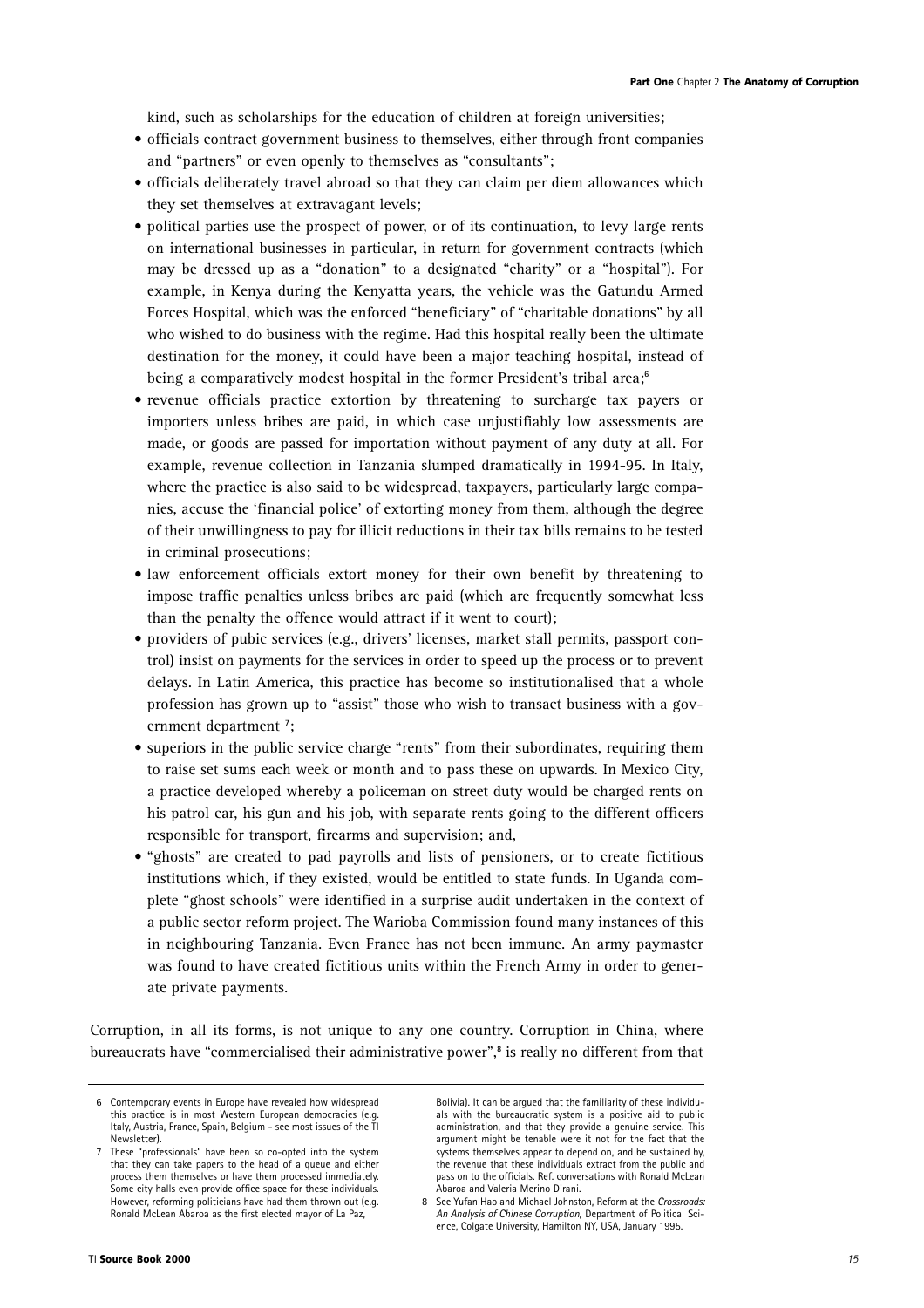in Europe, where political parties have taken huge kickbacks for public works projects. (In Italy, the cost of road construction has reportedly dropped by more than twenty percent since the "Clean Hands" assault on corruption.) Slush funds have been established in Swiss bank accounts for illicit political party financing, and suspicions are that these funds have been "leaked" into private pockets. Kickbacks, too, have been paid to political parties for defence procurement. Companies have wined, dined, entertained and bribed officials, especially across international borders, to obtain business illegally and unfairly and, not infrequently, with disastrous consequences.

**The Consequences of accepting bribes** Gordon Foxley, a civil servant at Britain's Ministry of Defence, was imprisoned for four years for taking at least US\$2.25 million in bribes. But in an analysis carried out for TI-UK, he is said to have caused up to US\$200 million in financial damage. This included the cost of job losses at the factory in Britain which failed to gain the orders (they went abroad), loss of profits leading to lower values for privatisation exercises, the loss of highly-developed skills, the higher price paid than was necessary, and the purchase, in at least one instance, of a fuse which was useless as it was "ineffective in practice and battle conditions".

*"MoD arms chief's greed cost £130 million" Observer (UK), 16 October 1994.* In Britain, conflict of interest scandals implicated Members of Parliament to the point where public faith in government ministers being "generally trusted to tell the truth" was ranked at a mere 11 percent (with both doctors and teachers rating 84 percent, and television news-readers 72 percent). While most occupational groups had improved their standing over the previous ten year period, the standing of Ministers and politicians generally, already very low, fell even further. Press reaction suggests that public cynicism in Britain has, if anything, grown substantially since 1993, when the poll was taken.**<sup>9</sup>**

British politicians have generally fallen from misjudgement rather than criminal deeds**<sup>10</sup>**; however, in continental Europe, including Belgium, Italy, Austria,

France and Spain, political figures are being actively investigated and prosecuted for criminal breaches of trust. At any given time, numerous political figures are under investigation in the United States. In Australia, ministers have been jailed, and in New Zealand, an Auditor-General, while in office, was alleged to have misappropriated public funds and was imprisoned**<sup>11</sup>**. Nevertheless, in a 1995 TI poll, New Zealand still was rated as the least corrupt of the 41 countries included in opinion surveys of business people doing business internationally.

#### **The myth of culture**

One lesson is clear: very few are in any position to criticise anyone else on the issue of corruption. Even in Singapore, arguably one of the countries with the least corrupt government, corruption exists, albeit to a very small degree. Hence, the second lesson: corruption affects even the cleanest governments and must be guarded against constantly.

#### **Types of bribery**

There is widespread agreement on the situations that are especially amenable to corruption. However, an effective effort to deal with corruption must begin with its root causes. We need to understand the incentives for potential bribers and those injured by the corruption of others. Four broad categories can be distinguished:

- **Category (1):** Bribes may be paid for (a) access to a scarce benefit, or (b) avoidance of a cost.
- **Category (2):** Bribes can be paid for receipt of a benefit (or avoidance of a cost) that is not scarce, but where discretion must be exercised by state officials.

11 TI Newsletter, June 1997.

<sup>9</sup> The poll was undertaken by MORI. Journalists fared even worse, halving their standing from 19 percent to 10 percent, illustrating the crisis, too, in the British public media. See *Standards in Public Life: First Report of the Committee on Standards in Public Life* Vol. 1: Report (HMSO, London, 1995) p. 107. The poll is contained in the Best Practice section of the web site version of this Source Book: www.transparency.org.

<sup>10</sup> A former Minister, Jonathan Aitken, was jailed for perjury after he had tried to fabricate evidence to win a defamation case against *The Guardian* newspaper, which had documented secret meetings with Middle East arms dealers while he was a defence minister. Just what was taking place, and whether the conduct was appropriate, has not been disclosed.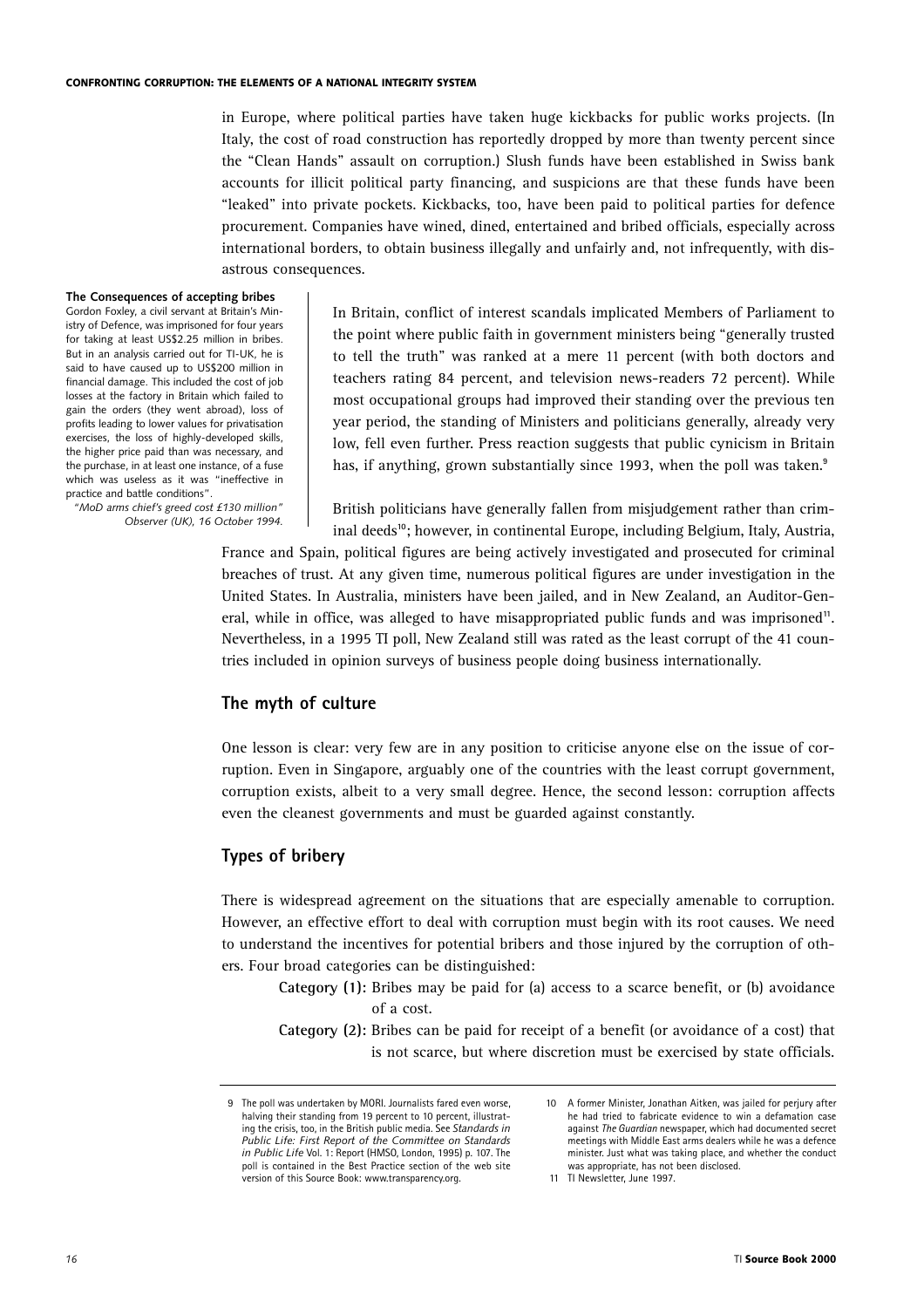- **Category (3):** Bribes can be paid, not for a specific public benefit itself, but for services connected with obtaining a benefit (or avoiding a cost), such as speedy service or inside information.
- **Category (4):** Bribes can be paid (a) to prevent others from sharing in a benefit or (b) to impose a cost on someone else.

Category (1) includes any bureaucratic decision where the briber's gain is someone else's loss: for example, access to import or export permits; foreign exchange; a government contract or franchise; concessions to develop oil or other minerals; public land allocation; the purchase of a newly privatised firm; access to scarce capital funds under state control; a license to operate a business when the total number of licenses is fixed; access to public services such as public housing; subsidised inputs; or heightened police protection for a business. In all these examples, there may be competition between bribers which can be manipulated or even created by bureaucrats or politicians. If public servants have the discretion to design programmes, they may be able to create scarcity for their own pecuniary benefit or over-allocate resources (a phenomenon known as 'supply stretching').**<sup>12</sup>**

Examples of Category (2) include: reducing tax bills or extorting higher payments when no fixed revenue constraint exists; waiving of customs duties and regulations; avoidance of price controls; awarding a license or permit only to those who are deemed to "qualify"; access to open-ended public services (entitlements); receipt of a civil service job; exemption from enforcement of the law (especially for victimless and white collar crime); board approval for a building project; and lax enforcement of safety or environmental standards. Bureaucratic discretion can often lead to the extortion of bribes. Police can pay gangs to threaten businesses, while at the same time accepting bribes from these same businesses for their protection.**<sup>13</sup>** Similarly, politicians can threaten to support laws that will impose costs or promise to provide specialised benefits in return for payoffs.

Category (3) are services related to the first two categories, rather than a benefit per se. For example, inside information on contract specifications (as was the case in Singapore, where a consortium of corporations from exporting countries bribed to obtain privileged information in connection with government contracts - the corporations were subsequently blacklisted by the Government of Singapore). Other aspects include faster service; reduced paperwork; advance notice of police raids; reduced uncertainty; or a favourable audit report that would keep taxes low. Bureaucrats can often generate the conditions that produce such bribes. Officials can introduce delays and impose rigid application requirements. For example, despite tough environmental protection laws in Russia, the condition of the environment suggests that the legal regime is focused more on providing opportunities for officials to extract bribes for non-compliance, than on actually protecting the environment.**<sup>14</sup>**

Category (4), like (1), also includes winners and losers. Examples include cases where one operator of an illegal business might pay law enforcement agencies to raid his competitors. Owners of legal businesses might seek the imposition of excessive regulatory constraints on competitors, or attempt to induce officials to refuse to license a potential competitor. A Queensland Police Commissioner was bribed by illegal gaming interests to furnish a report to his government arguing strongly that the gaming industry should not be legalised.

In Categories (1) and (4), where there are direct losers, the organisation of the potential bribers

<sup>12</sup> Alam, M. Shahid, *Some Economic Costs of Corruption in LDCs*, Journal of Development Studies 27:89-97, p.91, 1991.

<sup>14</sup> Discussion with private sector corporation active in that country.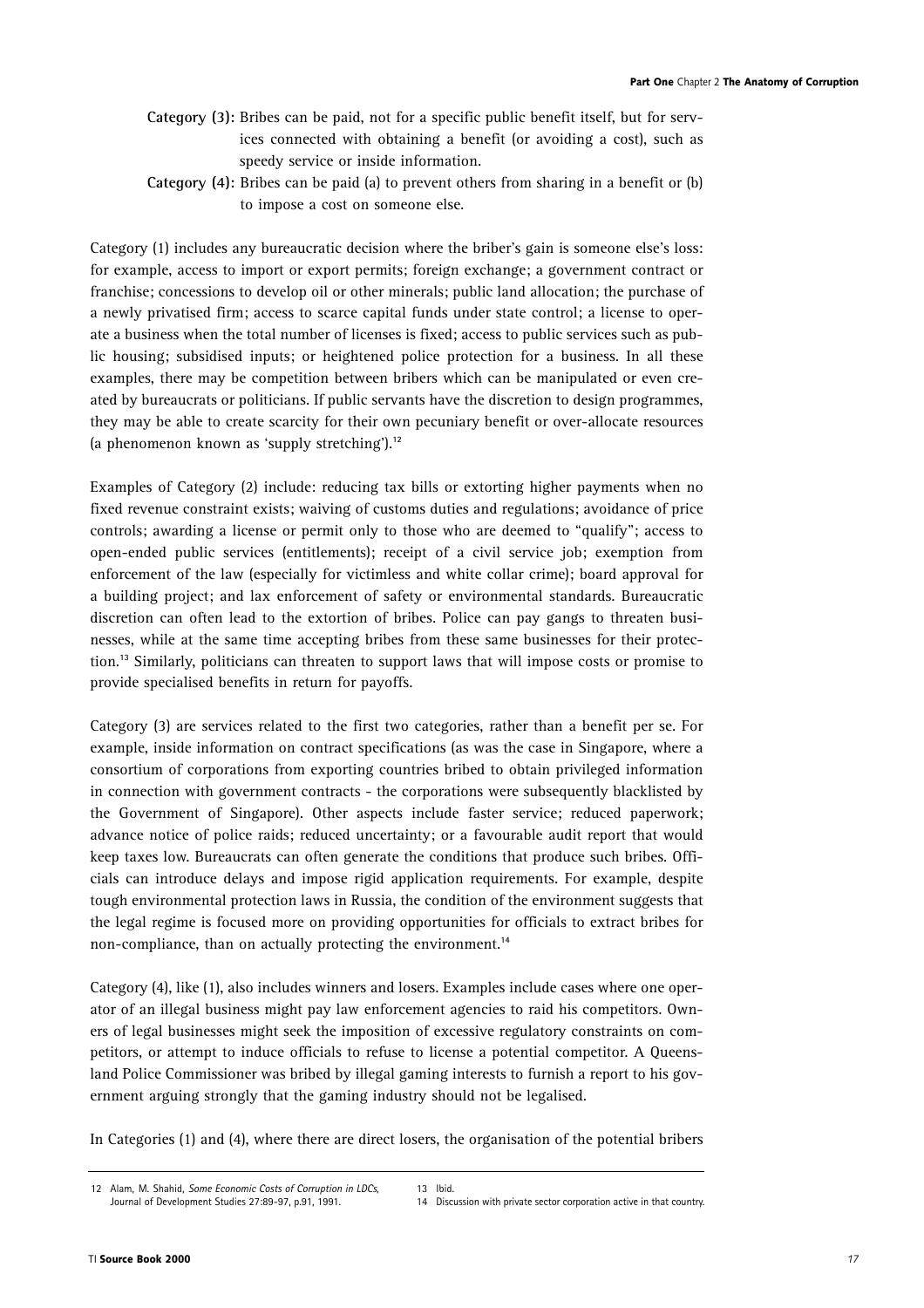may be important in determining the size and prevalence of corruption. If there is only a small number of potential beneficiaries, they may simply share the market monopolistically among themselves, rather than resort to bribery, and then present a united front to public officials. These cases demonstrate that the elimination of corruption is not an end in itself. A policy encouraging the monopolisation of an industry could reduce corruption, but would have few social gains. Instead of flowing in part to public officials, the benefits would flow into the pockets of monopolistic firms. In addition, if these companies are foreign-owned and repatriating profits, or international criminal concerns, the benefits will mostly flow out of the country. Examples like these illustrate how the problem might not be corruption per se, but the monopoly rents that give rise to payoffs.

The extraction of payments from people who are entitled to services but unable to get them (e.g. for the issuing of a driver's licence) is properly classified as "extortion" (and a crime in most countries), rather than a bribe. The test would be whether both payer and recipient were acting illegally, or whether the payer was an innocent victim of an offence by an official who would otherwise deny the payer his lawful entitlement.**<sup>15</sup>**

### **Corruption and market inefficiency**

Some commentators argue that bribery simply represents the operation of market forces within state programmes, and that, given the efficiency of the market, payoffs should be tolerated. Such cases might exist; however, this benign assessment must be treated with scepticism.

First, public programmes may be undermined when public servants allocate scarce resources to the highest bidder. Public housing, for instance, is designed for the poorest families, not those who can pay the most. In addition, the prospect of payoffs can lead officials to create artificial scarcity and red tape. Moreover, where bribes are paid to induce public officials to favour a firm at the expense of competitors, the highest bidder is often not the most efficient organisation in the marketplace; instead, it can be the organisation with the highest monopoly profits resulting from the elimination of competitors.

The illegality of corruption itself introduces costs that will limit the efficiency of bribery. First, because its perpetrators try to keep their illicit dealings secret, the price information that is essential for a well-operating market is not easily available, and may result in price inflexibility. Once an acceptable bribe rate (10% of the contract price) or fee (US\$100 to get a driving license) has been set and is known in the relevant community, the price may remain constant, even in the face of changing market conditions over time. Corruption markets may be more influenced by habit and tradition than ordinary private markets. Large shocks may be needed, such as the fall of a corrupt government, to re-adjust bribe payments.

Second, to reduce the risk of detection, entry into the bribery market for both payers and receivers is limited to people who are known and trusted - relatives, close friends, members of the village or tribe. Third, the benefits of corruption are not widely distributed if some refuse to participate. Honest public servants may simply refuse to enter the corrupt marketplace. Fourth, given the illegality of bribes, contracts between beneficiaries and public officials cannot be enforced. Thus, the risk that one side or the other will not perform, will limit the number and type of deals and make it more likely that such transactions will only occur among people who are well known to one another. As a general rule, then, one can reject the claim that corruption allocates resources efficiently.

<sup>15</sup> This distinction features in the work on corruption undertaken by the International Chamber of Commerce (ICC).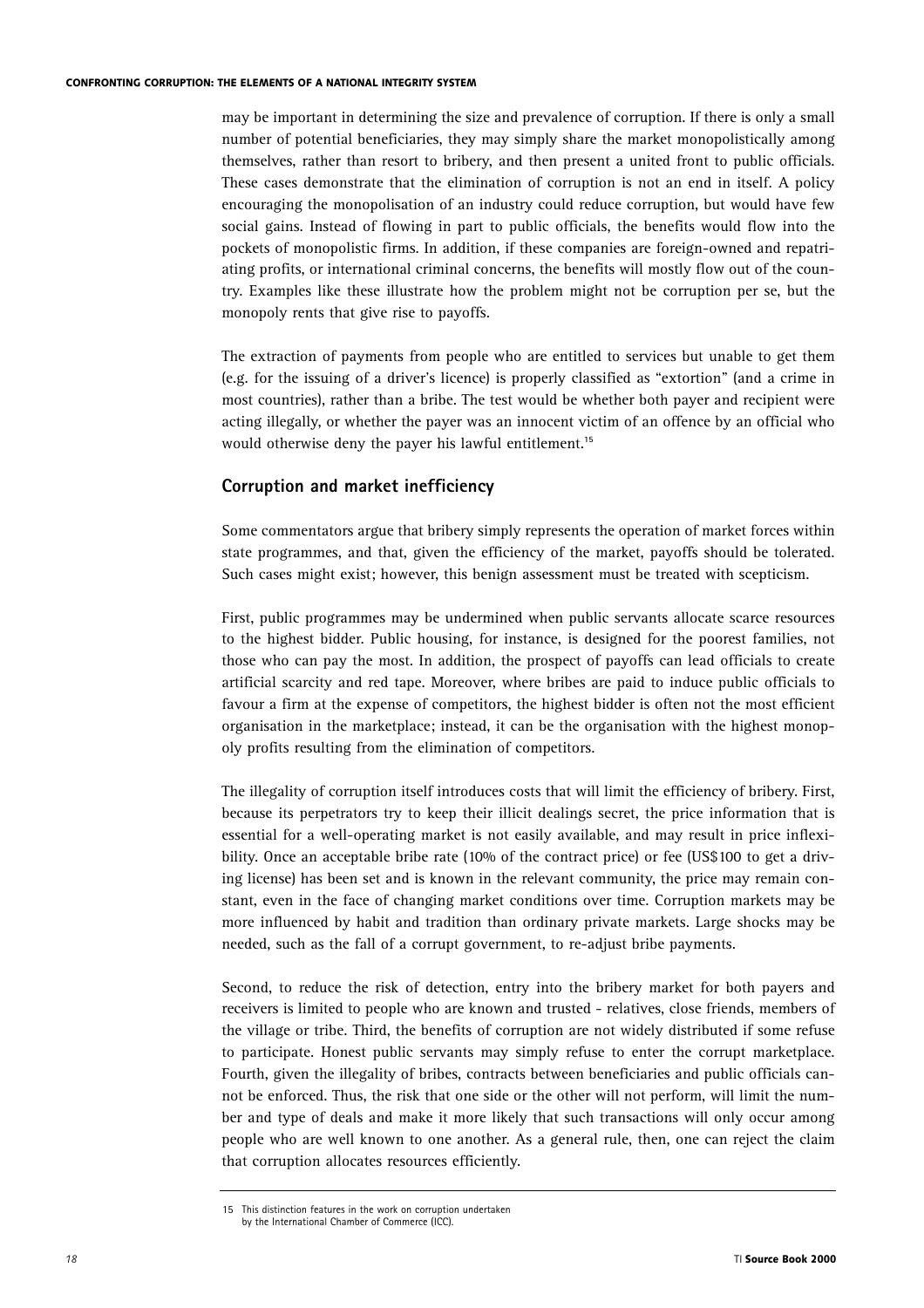#### **Transitions to democracy and to a market economy**

Corruption thrives in rigid systems with multiple bottlenecks and sources of monopoly power within government. A planned economy, where many prices are below market-clearing levels, provides incentives for payoffs as a way to allocate scarce goods and services. Transactions that would be legal trades in market economies are illegal payoffs in such systems. In addition to selling goods and services to the highest bribe bidders, public servants have incentives to create even more bottlenecks as a way of extracting higher payoffs. Officials might, for example, create delays or introduce costly conditions. The fundamental problem is not simply the existence of controlled prices set below the market-clearing level, but also the monopoly power of state officials who are not threatened with entry by more efficient and lower-priced competitors.**<sup>16</sup>**

Throughout the former Soviet bloc, the state of the economy gave officials an incentive to exploit their positions for private gain and gave their customers and clients an incentive to make payoffs. Corruption was common because the formal rigidity of the system was not backed up by an impartial legal system capable of enforcing the rules. Instead, ultimate authority was exercised by superiors in the hierarchy who often had their own reasons for bending or changing the rules on their own authority. Subordinates could not appeal to "the law" as a reason for resisting the demands of their superiors. The system was not only rigid, but also arbitrary. Its requirements and irrationalities turned almost everyone into a law breaker. The widespread complicity of the citizenry in corrupt transactions, became a method of social control. Corruption cases were often used to punish dissidents, not to improve the functioning of the state bureaucracy.

It should be noted, however, that the situation differed from one Eastern country to another. There were complaint mechanisms, both communal and state, as well as mechanisms in trade unions, and certainly in some countries these worked reasonably well, at least when political questions were not involved. Omnipresent state security also covered economic matters and had a deterrent effect. However, one widely prevailing view is to the effect that "the State was stealing from us, and we were taking our own property back again". **<sup>17</sup>**

These observations might suggest that the decline of authoritarian governments and centrally planned economies will reduce the incidence of corruption as competitive market forces come to the fore. According to this scenario, illegal payoffs will be converted into legal market prices, and the level of monopoly rents will fall. But such has not been the case. Corruption and lawlessness has been rampant in the emerging market economies of Russia and Eastern Europe and in the new democracies of Latin America.

Stories of America's 1920 robber barons are invoked to argue that "cowboy capitalism" is just a transitional stage that must be endured on the way to a more stable capitalist stage. The danger, however, is that corruption can become so widespread that it can undermine and destroy the transitional stage itself. Even if corruption is consistent with economic growth under some conditions, this does not imply that it facilitates growth or that it does not have other negative political and social consequences. Moreover, the links between corrupt business and organised crime, and the cross-border arrangements they have made, add entirely new dimensions to the problem and are further reasons to suspect that history is not simply repeating itself.

*Socialism: Essays in Honour of Abram Bergson*. Cambridge: Cambridge Univ. Press.

<sup>16</sup> Andrei Shleifer and Robert Vishney, 1992, *Pervasive Shortages under Socialism*, Rand Journal of Economics 23:237-246. Montias, J.M., and Susan Rose-Ackerman, 1981, *Corruption in a Soviet-type Economy: Theoretical Considerations*, in Steven Rosefielde, ed., *Economic Welfare and the Economics of Soviet*

<sup>17</sup> See, for example, Mikhail Stern, *Defendant, The USSR vs. Dr. Mikhail Stern* (New York: Urizen Books, 1977).